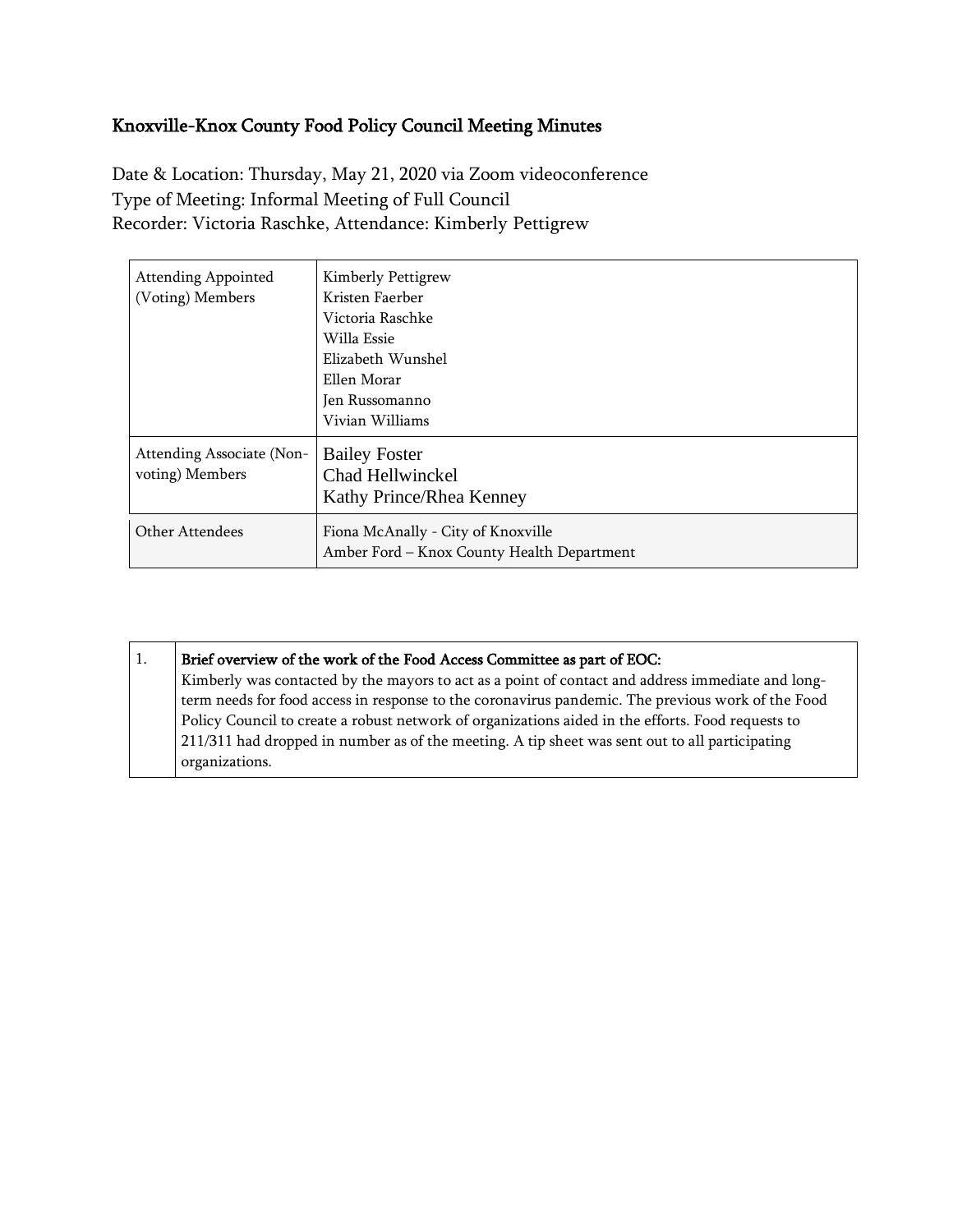## 2. Updates from council members:

Brett: last day of emergency meal distribution was May 20. Meals were distributed at 28 school sites and additional CAC rec center sites. 800 meals were delivered by KCS transportation. A total of 802,646 meals served at school sites and 31,742 meals served at CAC sites. 200 people and over 10K labor hours. Transitioning to summer feeding through CAC with grab and go waiver in place. Vivian: worked with Sarah Moore Green and a church to distribute toiletries and cleaning supplies with meal pickups.

Kimberly: 2 markets are open, MSFM having moved to Mary Costas Plaza for the time being. Prioritizing food access over community building. Eastside Sunday Market will open June 7 with the first hour set aside for the elderly and immunocompromised. SNAP and Double Food Bucks available at all Nourish markets with \$20 double up for any SNAP amount swiped (so \$5 SNAP spend still earns \$20 match). Working with Bridge, Interfaith, Love Towers, Centro Hispano and Great Schools on perishables program to people not eligible for stimulus. Hope to continue through the year if funded. Chad: Working with City of Knoxville and 4 nonprofits to deliver compost to home gardens. Distribute 100 cubic yards. Still have some left at Botanical Gardens and SEEED. Asking for a letter of support for an NSF grant for neighborhood composting program. (Note: Executive committee can support this and draft letter)

Ellen: YMCA has been providing free emergency childcare for essential workers at 4 sites for 150 children. Only snacks are provided, children bring lunch from home. Still working on what summer programming will look like.

Kathy & Ria: transitioned to box program at pantries. Second Harvest has done mobile pantries for furloughed restaurant workers. SH isn't usually a direct service provider, but they have had to adjust some systems. Working on getting more perishables and fresh produce including through new federal program to reimburse local suppliers.

Elizabeth: Face to face programming suspended through July. 4-H camp cancelled. Trainings had moved online and Extension has developed online resource for families including recipes and financial information.

Jen: CSA tripled in customers. expanded partnerships with other farms. Many CSAs are full. Farmers markets at UT hospital and Children's are suspended. Waiting to hear about FMNP for 2020. Willa: The book is out. Small event on August 27 at a supporting housing unit. Salvation Army will deliver food boxes if they receive the grant funding. Also working on a community garden at supportive housing. Book is dedicated to FPC. Will get info on how to order.

Victoria: Tennessee Association of Farmers Markets developed online resource page for markets already opening and opening during safer at home orders, highlighting Nourish. Participated in regional calls to address market manager concerns as the farmers market season begins across the state. Beardsley: 10K seed starts given away and set up 100 community garden beds.

CAC via Fiona: Judith has been promoted and is now over all CAC food services. Mobile Meals is back to daily delivery schedule. Thru the safer at home order have delivered 85K meals, 2000 commodity boxes, established 10 grab and go supplemental feeding sites and contracted to other surrounding counties.

Fiona: Updated council on the work of SCHAS SOS (865-523-2920) program to help with grocery shopping for seniors and those who were unable to get out. Serves 16 counties. Services are on a sliding scale. The pandemic response has forced state and federal agencies to be flexible about how things are done and how money is spent because the established emergency feeding plans were not possible in a pandemic (congregate feeding).